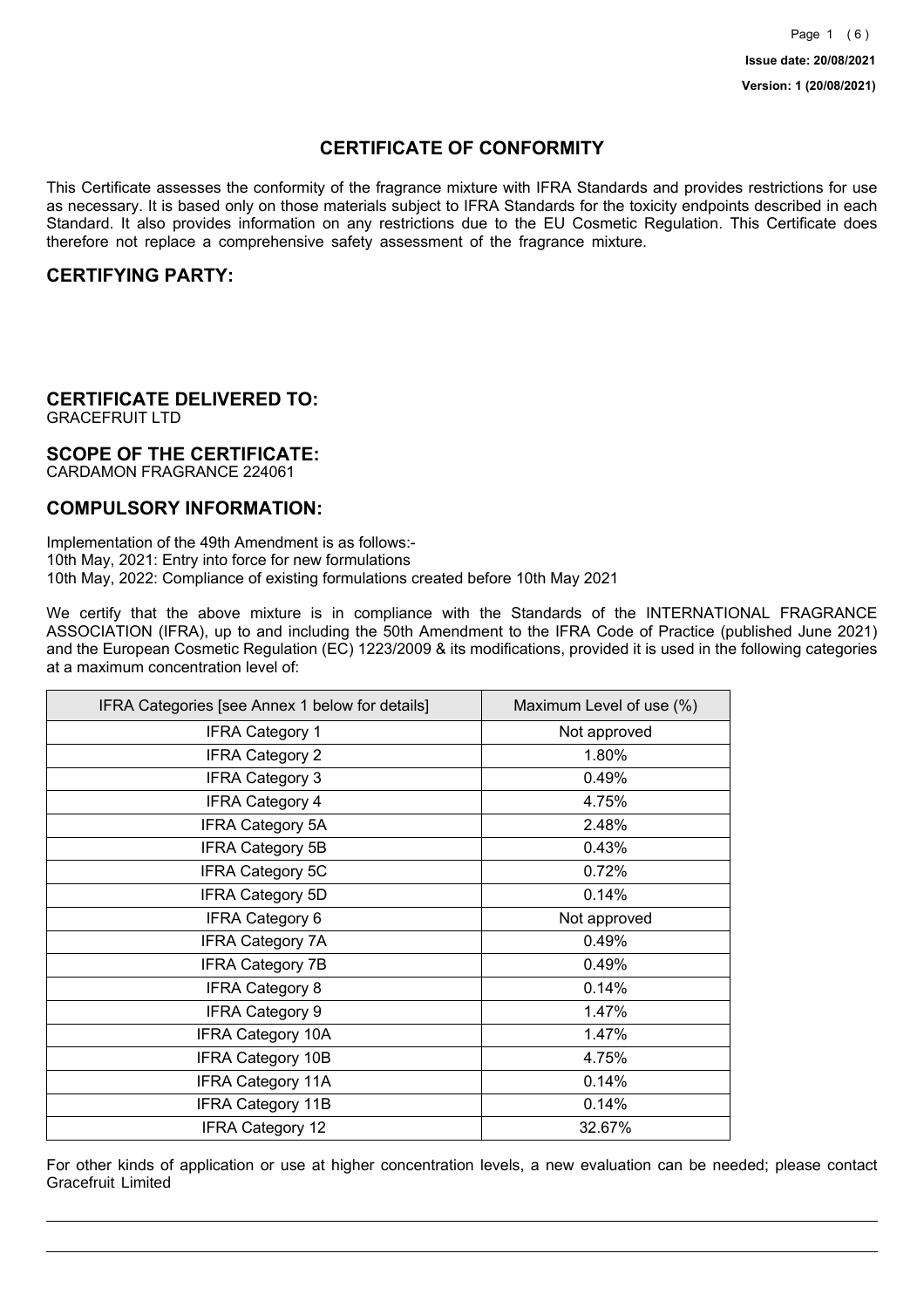### **EU COSMETIC INFORMATION:**

We certify that the above mixture is in compliance with the EU Cosmetic Regulation 1223/2009 and its amendments, provided it is used in the following applications at a maximum concentration level of:

| <b>Cosmetic Application</b>      | Maximum Level of use (%) |
|----------------------------------|--------------------------|
| Fine Fragrance                   | 32.67%                   |
| Eau de Toilette                  | 32.67%                   |
| Fragrancing cream                | 32.67%                   |
| Rinse off cosmetic products      | 32.67%                   |
| Other leave-on cosmetic products | 32.67%                   |
| Oral products                    | Not approved             |

Regulatory Affairs Department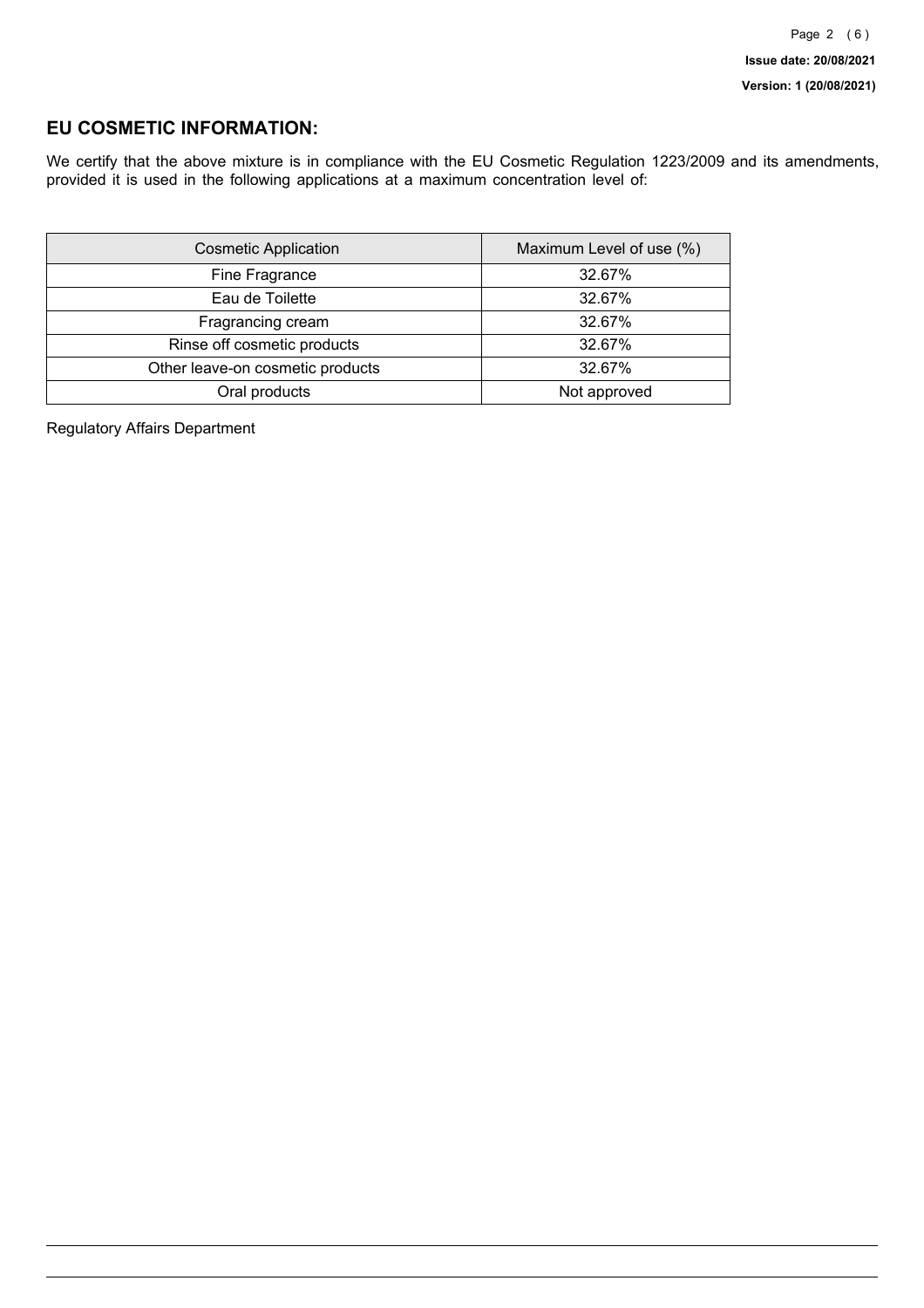### **ANNEX 1**

Below is an extract of information provided by IFRA in relation to types of application present in each IFRA Category. Additional information about IFRA Categories can be found in the Guidance to IFRA Standards, issued by IFRA.

| <b>IFRA Category</b>     | Product Type                                                                                                                                                                                                                                                                                                                                                                                                                                                                                                                                                                                                                                                                                                                                                                                                                                                                                                                                 |
|--------------------------|----------------------------------------------------------------------------------------------------------------------------------------------------------------------------------------------------------------------------------------------------------------------------------------------------------------------------------------------------------------------------------------------------------------------------------------------------------------------------------------------------------------------------------------------------------------------------------------------------------------------------------------------------------------------------------------------------------------------------------------------------------------------------------------------------------------------------------------------------------------------------------------------------------------------------------------------|
| IFRA Category 1          | Products applied to the lips: Lip products e.g. lipstick, lip balm; Childrens toys                                                                                                                                                                                                                                                                                                                                                                                                                                                                                                                                                                                                                                                                                                                                                                                                                                                           |
| <b>IFRA Category 2</b>   | Products applied to the axillae: Deodorant and antiperspirant products of all types; Body sprays/mists                                                                                                                                                                                                                                                                                                                                                                                                                                                                                                                                                                                                                                                                                                                                                                                                                                       |
| <b>IFRA Category 3</b>   | Products applied to the face/body using fingertips: Eye products e.g. eye make-up, eye moisturizer; Facial<br>make-up; Make-up remover; Nose pore strips; Wipes for face, neck, hands, body; Facial masks; Body<br>and face paint                                                                                                                                                                                                                                                                                                                                                                                                                                                                                                                                                                                                                                                                                                            |
| <b>IFRA Category 4</b>   | Products related to fine fragrance: Hydroalcoholic and non-hydroalcoholic fine fragrance of all types e.g.<br>Eau de Toilette, Parfum, Cologne, solid perfume, fragrancing cream, aftershaves of all types; Ingredients<br>of perfume and fragrance mixtures for cosmetic kits; Scent pads; Scent strips                                                                                                                                                                                                                                                                                                                                                                                                                                                                                                                                                                                                                                     |
| <b>IFRA Category 5A</b>  | Body lotion products applied to the body using the hands (palms), primarily leave on: Foot care products<br>e.g. creams, powders; Insect repellent for application to the skin; All powders and talc (excluding baby<br>powders and talc)                                                                                                                                                                                                                                                                                                                                                                                                                                                                                                                                                                                                                                                                                                    |
| IFRA Category 5B         | Face moisturizer products applied to the face using the hands (palms), primarily leave on: Facial toner;<br>Facial moisturizers and creams                                                                                                                                                                                                                                                                                                                                                                                                                                                                                                                                                                                                                                                                                                                                                                                                   |
| <b>IFRA Category 5C</b>  | Hand cream products applied to the hands using the hands (palms), primarily leave on: Hand cream; Nail<br>care products including cuticle creams; Hand sanitizers                                                                                                                                                                                                                                                                                                                                                                                                                                                                                                                                                                                                                                                                                                                                                                            |
| <b>IFRA Category 5D</b>  | Baby creams, baby oils and baby talc: Baby cream/lotion, baby oil, baby powders and talc                                                                                                                                                                                                                                                                                                                                                                                                                                                                                                                                                                                                                                                                                                                                                                                                                                                     |
| IFRA Category 6          | Products with oral and lip exposure: Toothpaste; Mouthwash, including breath sprays; Toothpowder,<br>strips, mouthwash tablets                                                                                                                                                                                                                                                                                                                                                                                                                                                                                                                                                                                                                                                                                                                                                                                                               |
| <b>IFRA Category 7A</b>  | Rinse-off products applied to the hair with some hand contact: Hair permanent or other hair chemical<br>treatments (rinse-off) e.g. relaxers, including rinse-off hair dyes                                                                                                                                                                                                                                                                                                                                                                                                                                                                                                                                                                                                                                                                                                                                                                  |
| <b>IFRA Category 7B</b>  | Leave-on products applied to the hair with some hand contact: Hair sprays of all types e.g. pumps,<br>aerosol sprays; Hair styling aids non sprays e.g. mousse, leave- on conditioners; Hair permanent or other<br>hair chemical treatments (leave-on) e.g. relaxers, including leave-on hair dyes; Shampoo - Dry (waterless<br>shampoo); Hair deodorizer                                                                                                                                                                                                                                                                                                                                                                                                                                                                                                                                                                                    |
| <b>IFRA Category 8</b>   | Products with significant anogenital exposure: Intimate wipes; Tampons; Baby wipes; Toilet paper (wet)                                                                                                                                                                                                                                                                                                                                                                                                                                                                                                                                                                                                                                                                                                                                                                                                                                       |
| IFRA Category 9          | Products with body and hand exposure, primarily rinse off: Bar soap; Liquid soap; Shampoo of all type;<br>Conditioner (rinse-off); Body washes and shower gels of all types; Baby wash, bath, shampoo; Bath gels,<br>foams, mousses, salts, oils and other products added to bathwater; Cleanser for face (rinse-off); Shaving<br>creams of all types e.g. stick, gels, foams; All depilatories (including facial) and waxes for mechanical hair<br>removal; Foot care products (feet are placed in a bath for soaking); Shampoos for pets                                                                                                                                                                                                                                                                                                                                                                                                   |
| <b>IFRA Category 10A</b> | Household care excluding aerosol / spray products: Hand wash laundry detergent; Laundry pre-treatment<br>of all types e.g. paste, sprays, sticks; Machine laundry detergents with skin contact e.g. liquids, powders;<br>Fabric softeners of all types including fabric softener sheets; Ironing water; Hand dishwashing detergent;<br>Hard surface cleaners of all types e.g. bathroom, kitchen cleansers, furniture polish; Toilet seat wipes;<br>Household cleaning products, other types including fabric cleaners, carpet cleaners, furniture polishes<br>sprays and wipes, stain removers, treatment products for textiles e.g. starch sprays; Floor wax; Dry<br>cleaning kits; Fragranced oil for lamp ring, reed diffusers, pot-pourri, liquid refills for air fresheners (non-<br>cartridge systems), etc.                                                                                                                          |
| <b>IFRA Category 10B</b> | Household aerosol/spray products: Animal sprays applied to animals; Air freshener sprays, manual,<br>including aerosol and pump; Aerosol/spray insecticides                                                                                                                                                                                                                                                                                                                                                                                                                                                                                                                                                                                                                                                                                                                                                                                  |
| <b>IFRA Category 11A</b> | Products with intended skin contact but minimal transfer of fragrance to skin from inert substrate without<br>UV exposure: Feminine hygiene conventional pads, liners, interlabial pads; Diapers (baby and adult);<br>Adult incontinence pant, pad; Toilet paper (dry)                                                                                                                                                                                                                                                                                                                                                                                                                                                                                                                                                                                                                                                                       |
| <b>IFRA Category 11B</b> | Products with intended skin contact but minimal transfer of fragrance to skin from inert substrate with<br>potential UV exposure: Tights with moisturizers; Scented socks, gloves; Facial tissues (dry tissues);<br>Napkins; Paper towels; Wheat bags; Facial masks (paper/protective) e.g. surgical masks not used as<br>medical device; Fertilizers, solid (pellet or powder)                                                                                                                                                                                                                                                                                                                                                                                                                                                                                                                                                              |
| <b>IFRA Category 12</b>  | Products not intended for direct skin contact, minimal or insignificant transfer to skin: Candles of all types;<br>Laundry detergents for machine wash with minimal skin contact (e.g. Liquid tabs, pods); Automated air<br>fresheners and fragrancing of all types e.g. concentrated aerosol with metered doses, plug-ins, electrical,<br>incense, liquid refills (cartridge); Air delivery systems; Cat litter; Cell phone cases; Deodorizers/maskers<br>not intended for skin contact e.g. fabric drying machine deodorizers, carpet powders; Fuels; Insecticides<br>e.g. mosquito coil, paper, electrical, for clothing, excluding aerosols/sprays; Joss sticks or incense sticks;<br>Dishwash detergent and deodorizers - for machine wash; Olfactive board games; Paints; Plastic articles<br>(excluding toys); Scratch and sniff; Scent pack; Scent delivery system (using dry air technology); Shoe<br>polishes; Rim blocks (Toilet) |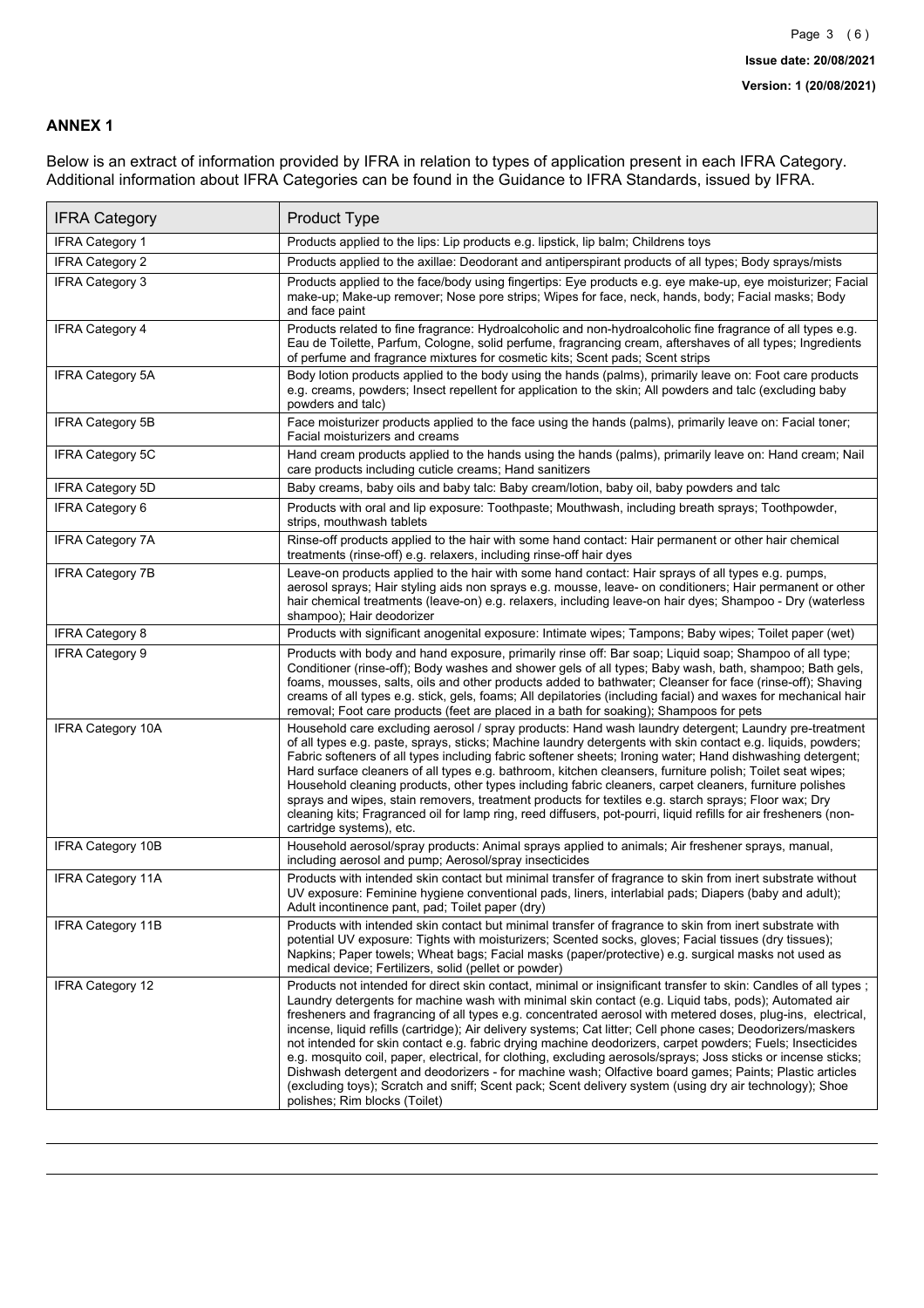## **IFRA CONFORMITY CERTIFICATE**

### **Customer: GRACEFRUIT LTD**

#### **Product: CARDAMON FRAGRANCE 224061**

We certify that the above item is in compliance with the Standards of the INTERNATIONAL FRAGRANCE ASSOCIATION (IFRA - 48th Amendment / published June 2015), provided it is used in the following classes at a maximum concentration level of:

| IFRA classes [see annex for detail] | Maximum level of use (%) |
|-------------------------------------|--------------------------|
| <b>IFRA Class 1 Limit</b>           | Not approved             |
| IFRA Class 2 Limit                  | 2.94%                    |
| <b>IFRA Class 3.A Limit</b>         | 12.21%                   |
| <b>IFRA Class 3.B Limit</b>         | 12.21%                   |
| IFRA Class 3.C Limit                | 12.21%                   |
| IFRA Class 3.D Limit                | 12.21%                   |
| <b>IFRA Class 4.A Limit</b>         | 26.49%                   |
| <b>IFRA Class 4.B Limit</b>         | 26.49%                   |
| <b>IFRA Class 4.C Limit</b>         | 26.49%                   |
| IFRA Class 4.D Limit                | 26.49%                   |
| <b>IFRA Class 5 Limit</b>           | 19%                      |
| <b>IFRA Class 6 Limit</b>           | Not approved             |
| <b>IFRA Class 7.A Limit</b>         | 6.1%                     |
| <b>IFRA Class 7.B Limit</b>         | 6.1%                     |
| IFRA Class 8.A Limit                | 4.16%                    |
| IFRA Class 8.B Limit                | 4.16%                    |
| <b>IFRA Class 9.A Limit</b>         | 10.41%                   |
| <b>IFRA Class 9.B Limit</b>         | 10.41%                   |
| IFRA Class 9.C Limit                | 10.41%                   |
| IFRA Class 10.A Limit               | 5.2%                     |
| <b>IFRA Class 10.B Limit</b>        | 5.2%                     |
| <b>IFRA Class 11 Limit</b>          | 32.67%                   |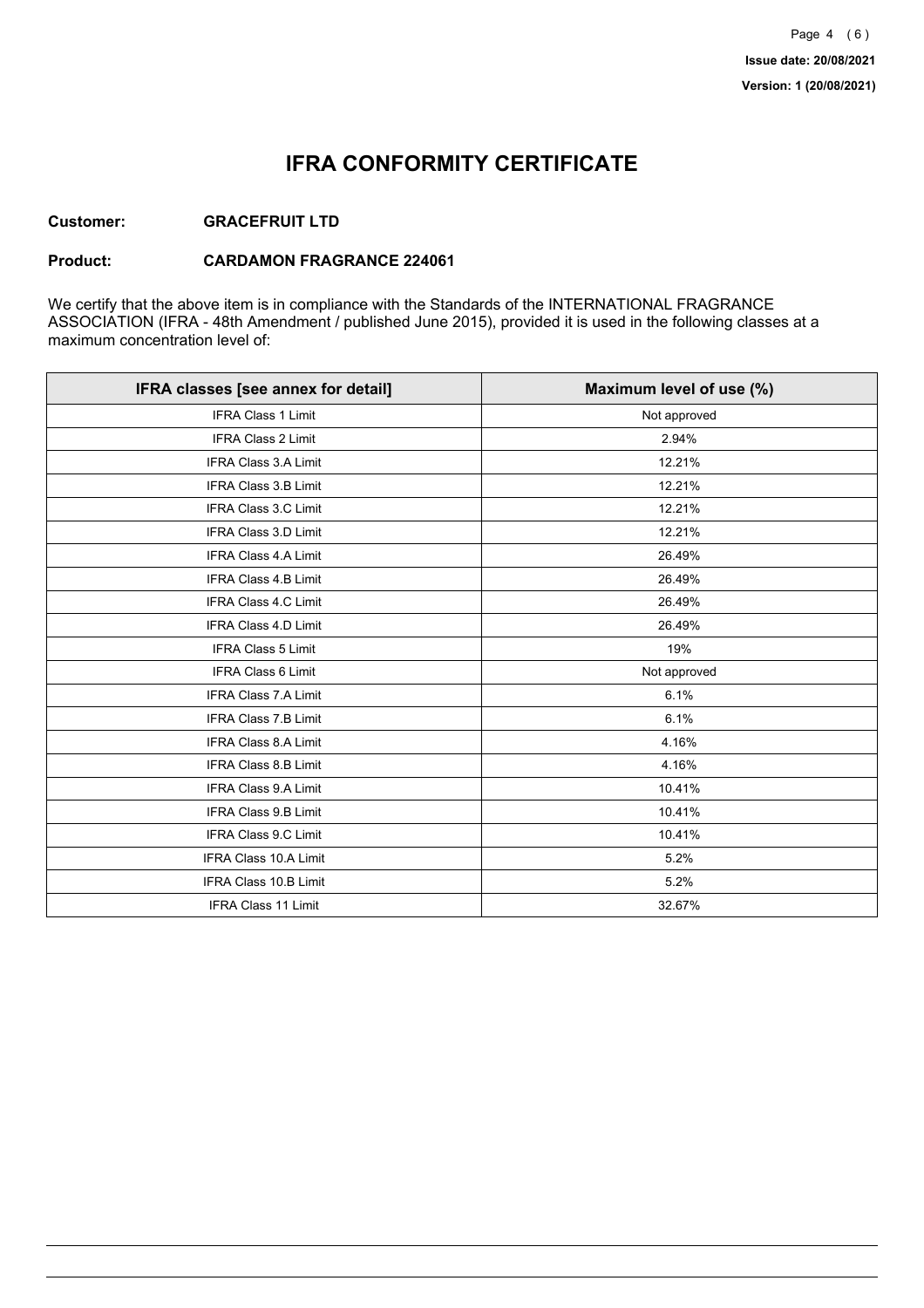# **IFRA CONFORMITY CERTIFICATE**

For other kinds of application or use at higher concentration levels, a new evaluation may be needed; please contact Gracefruit Limited

The IFRA Standards regarding use restrictions are based on safety assessments by the Panel of Experts of the RESEARCH INSTITUTE FOR FRAGRANCE MATERIALS (RIFM) and are enforced by the IFRA Scientific Committee.

Evaluation of individual Fragrance ingredients is made according to the safety standards contained in the relevant section of the IFRA Code of Practice.

It is the ultimate responsibility of our customer to ensure the safety of the final product (containing this fragrance) by further testing if need be.

**Regulatory Affairs Department**